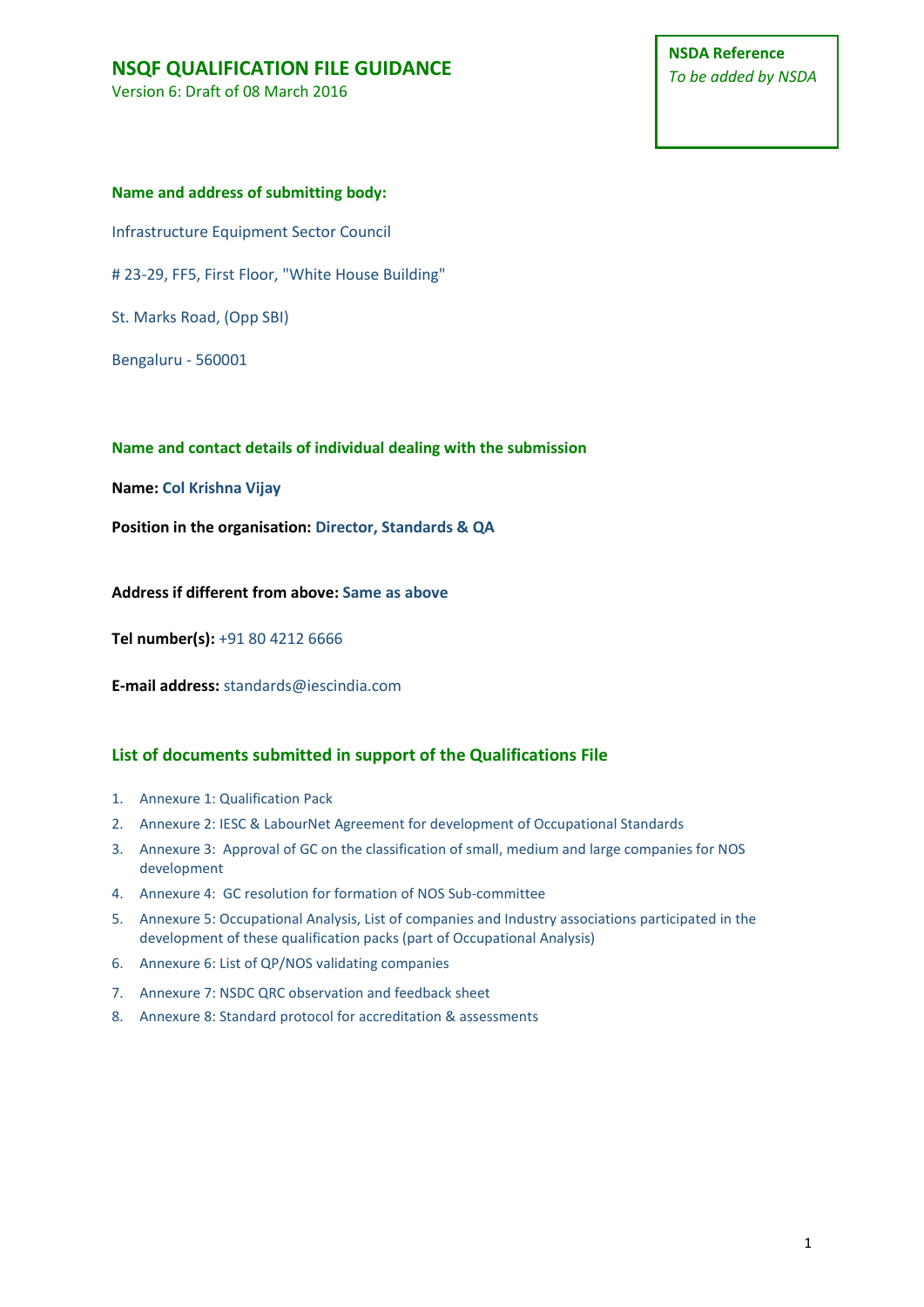Version 6: Draft of 08 March 2016

### **SUMMARY**

| <b>Qualification Title</b>                   | <b>Transit Mixer Operator</b>                                                |                   |                  |       |  |
|----------------------------------------------|------------------------------------------------------------------------------|-------------------|------------------|-------|--|
| <b>Qualification Code</b>                    | IES/Q0118                                                                    |                   |                  |       |  |
| <b>Nature and purpose of</b>                 | <b>Nature of Qualification</b>                                               |                   |                  |       |  |
| the qualification                            | <b>Qualification Pack</b>                                                    |                   |                  |       |  |
|                                              | <b>Purpose of Qualification</b>                                              |                   |                  |       |  |
|                                              | To enable candidate to become a Transit Mixer Operator                       |                   |                  |       |  |
| <b>Body/bodies which will</b>                | Infrastructure Equipment Sector Council                                      |                   |                  |       |  |
| award the qualification                      |                                                                              |                   |                  |       |  |
| <b>Body which will accredit</b>              | <b>Infrastructure Equipment Sector Council</b>                               |                   |                  |       |  |
| providers to offer                           |                                                                              |                   |                  |       |  |
| courses leading to the                       |                                                                              |                   |                  |       |  |
| qualification                                |                                                                              |                   |                  |       |  |
| <b>Body/bodies which will</b>                | Infrastructure Equipment Sector Council                                      |                   |                  |       |  |
| carry out assessment of                      |                                                                              |                   |                  |       |  |
| <b>learners</b>                              |                                                                              |                   |                  |       |  |
| <b>Occupation(s) to which</b>                | <b>Equipment operations- Transit Mixer Operator</b>                          |                   |                  |       |  |
| the qualification gives                      |                                                                              |                   |                  |       |  |
| access                                       |                                                                              |                   |                  |       |  |
| <b>Licensing requirements</b>                | Light Commercial Vehicle Driving License (LCV)                               |                   |                  |       |  |
| <b>Level of the qualification</b>            | 4                                                                            |                   |                  |       |  |
| in the NSQF                                  |                                                                              |                   |                  |       |  |
| <b>Anticipated volume of</b>                 | 208 Hours                                                                    |                   |                  |       |  |
| training/learning                            |                                                                              |                   |                  |       |  |
| required to complete the                     |                                                                              |                   |                  |       |  |
| qualification                                |                                                                              |                   |                  |       |  |
| <b>Entry requirements</b>                    | <b>Preferably Class VIII</b>                                                 |                   |                  |       |  |
| and/or recommendations                       |                                                                              |                   |                  |       |  |
| <b>Progression from the</b>                  | <b>Senior Transit Mixer Operator</b>                                         |                   |                  |       |  |
| qualification                                |                                                                              |                   |                  |       |  |
| <b>Planned arrangements</b>                  | Presently the industry has a large work force of operators and mechanics     |                   |                  |       |  |
| for the Recognition of                       | who are trained and experienced but not certified as per the NSQF norms.     |                   |                  |       |  |
| <b>Prior learning (RPL)</b>                  | It is proposed to certify them under the RPL (Recognition of Prior Learning) |                   |                  |       |  |
|                                              | program which will go a long way in facilitating their career progression.   |                   |                  |       |  |
| <b>International</b>                         | US- Concrete-Mixing-Truck Driver- 900.683-010                                |                   |                  |       |  |
| comparability where                          | The standard is about loading hopper to receive sand, gravel, cement, and    |                   |                  |       |  |
| known                                        | water and start mixer, drive the truck and unload the hoppers.               |                   |                  |       |  |
| <b>Date of planned review</b>                | 30/04/18                                                                     |                   |                  |       |  |
| of the qualification.                        |                                                                              |                   |                  |       |  |
| <b>Formal structure of the qualification</b> |                                                                              |                   |                  |       |  |
|                                              |                                                                              | <b>Mandatory/</b> | <b>Estimated</b> |       |  |
| Title of component and identification code.  |                                                                              | <b>Optional</b>   | size (learning   | Level |  |
|                                              |                                                                              |                   | hours)           |       |  |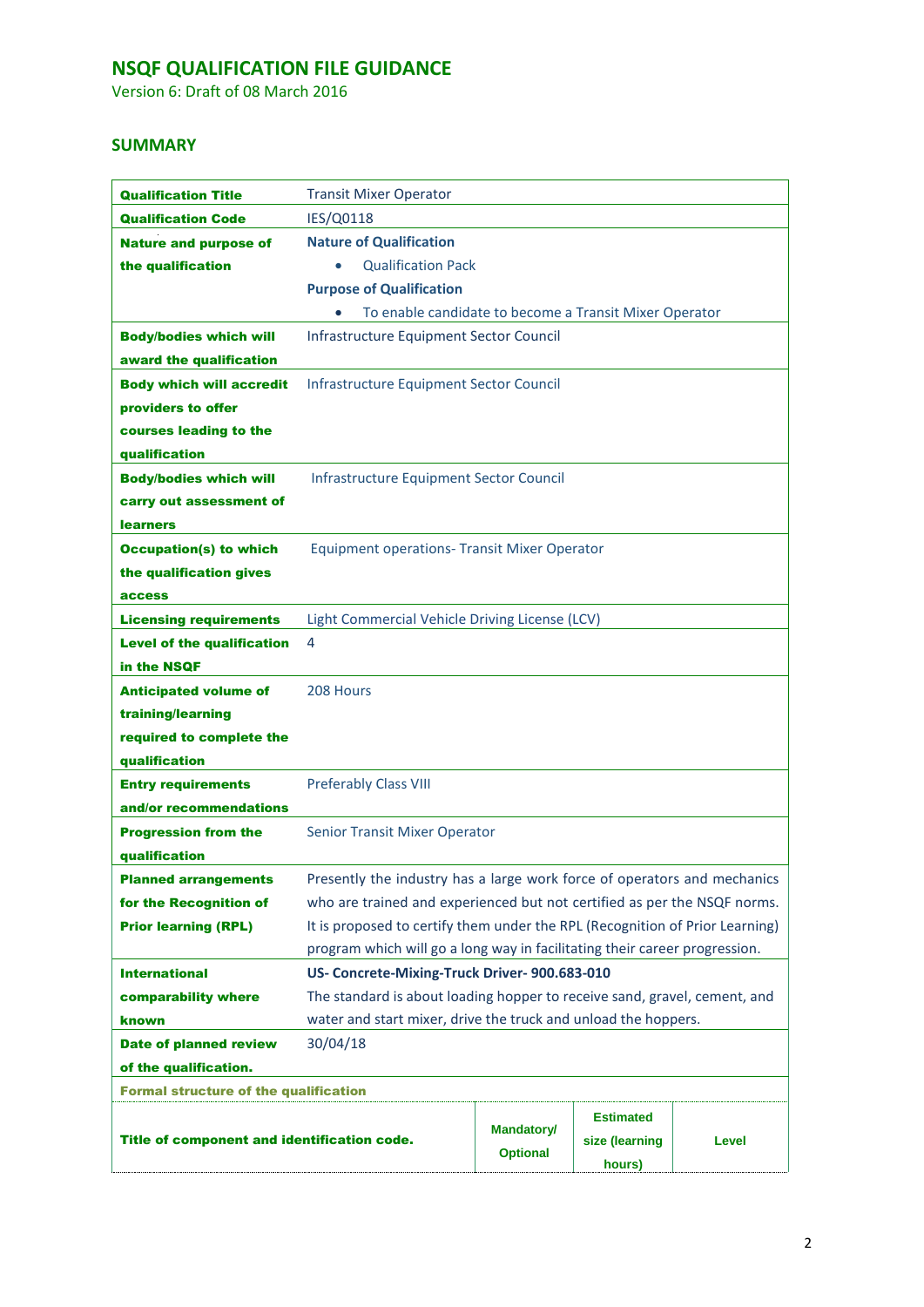Version 6: Draft of 08 March 2016

| IES/N0131 Carry out Pre-operation checks on a transit<br>mixer                  | 32  |  |
|---------------------------------------------------------------------------------|-----|--|
| IES/N0132 Operate a transit mixer                                               | 102 |  |
| IES/N0133 Perform routine maintenance and troubleshooting<br>of a transit mixer |     |  |
| IES/N7601 Comply with worksite health and safety<br>guidelines                  |     |  |

Please attach any document giving further detail about the structure of the qualification – eg a Curriculum Document or a Qualification Pack.

Give the titles and other relevant details of the document(s) here. Include page references showing where to find the relevant information. Qualification Pack is attached as Annexure 1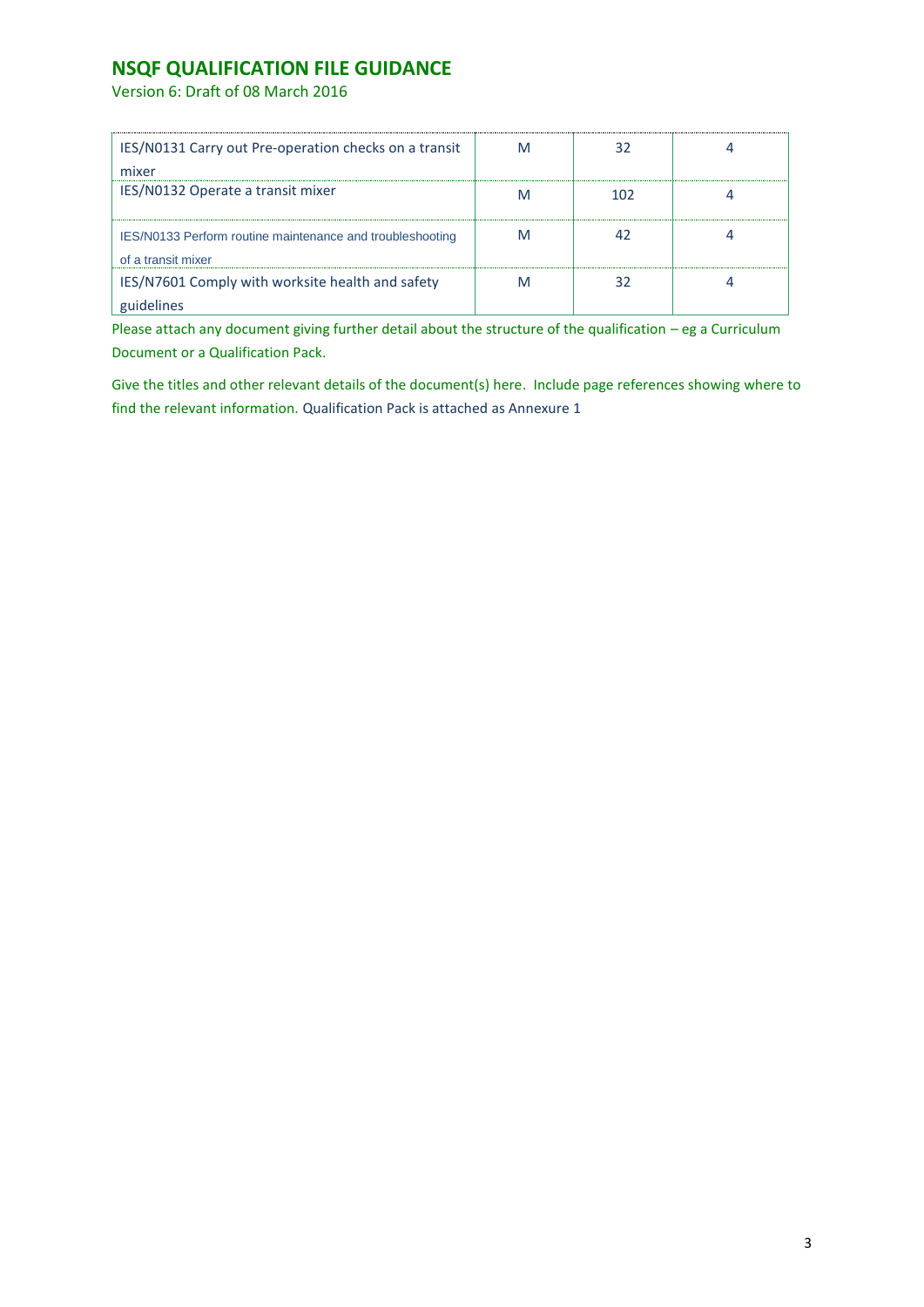Version 6: Draft of 08 March 2016

### **SECTION 1 ASSESSMENT**

#### **Body/Bodies which will carry out assessment:**

Confederation of Indian Industries (CII)

#### **How will RPL assessment be managed and who will carry it out?**

RPL program is designed to assess and certify those personnel with the requisite qualifications and experience. In the first step, individuals are screened and assessed, both through theory and practical tests, based on the same Assessment Criteria of the approved Qualification Pack. The skill gaps are thus identified and individuals undergo 'bridge training' as applicable. Then at the end of the short course they are finally assessed and certified.

**Describe the overall assessment strategy and specific arrangements which have been put in place to ensure that assessment is always valid, reliable and fair and show that these are in line with the requirements of the NSQF.**

The emphasis is on 'learning-by-doing' and practical demonstration of skills and knowledge based on the performance criteria.

The assessment papers are developed by Subject Matter Experts (SME) available with the Assessment Agency as per the performance and assessment criteria mentioned in the Qualification Pack. The assessments papers are also checked for the various outcome based parameters such as quality, time taken, precision, tools & equipment requirement etc. The assessment sets are then reviewed by IESC official for consistency.

The assessments are designed so as to assess maximum parts during the practical hands on work. The technical limitations at the training centres are taken care in theory and viva to assess the conceptual understanding, Criteria such as use of lift to pick heavy objects or selection of fire extinguisher during a fire are also assessed under theory/viva.

The assessment agencies are instructed to hire assessors with integrity, reliability and fairness. Each assessor shall sign a document with its assessment agency by which they commit themselves to comply with the rules of confidentiality and conflict of interest, independence from commercial and other interests that would compromise impartiality of the assessments. The assessment agencies are instructed to ideally have assessor with minimum 15 years industry experience as an ITI graduate / minimum 10 years' industry experience as diploma engineer and minimum 5 years' industry experience as graduate engineer.

The assessors selected by Assessment Agencies are scrutinized and made to undergo training and introduction to IESC Assessment Framework, competency based assessments, assessors guide etc.

The assessors are provided with assessors guide developed by the Subject Matter Expert of the assessment agency as per the assessment framework. The assessment guides are developed to ensure the maximum possible consistency in the assessment by different assessors and elaborate on the following

#### Qualification Pack Structure

Guidance for the assessor to conduct theory, practical and viva assessments

Guidance for trainees to be given by assessor before the start of the assessments.

Guidance on assessments process, practical brief with steps of operations practical observation checklist and mark sheet

Viva guidance for uniformity and consistency across the batch.

The assessment by assessment agency will be completely based on the assessment criteria as mentioned in the Qualification Pack. Each NOS in the Qualification Pack (QP) will be assigned a relative weightage for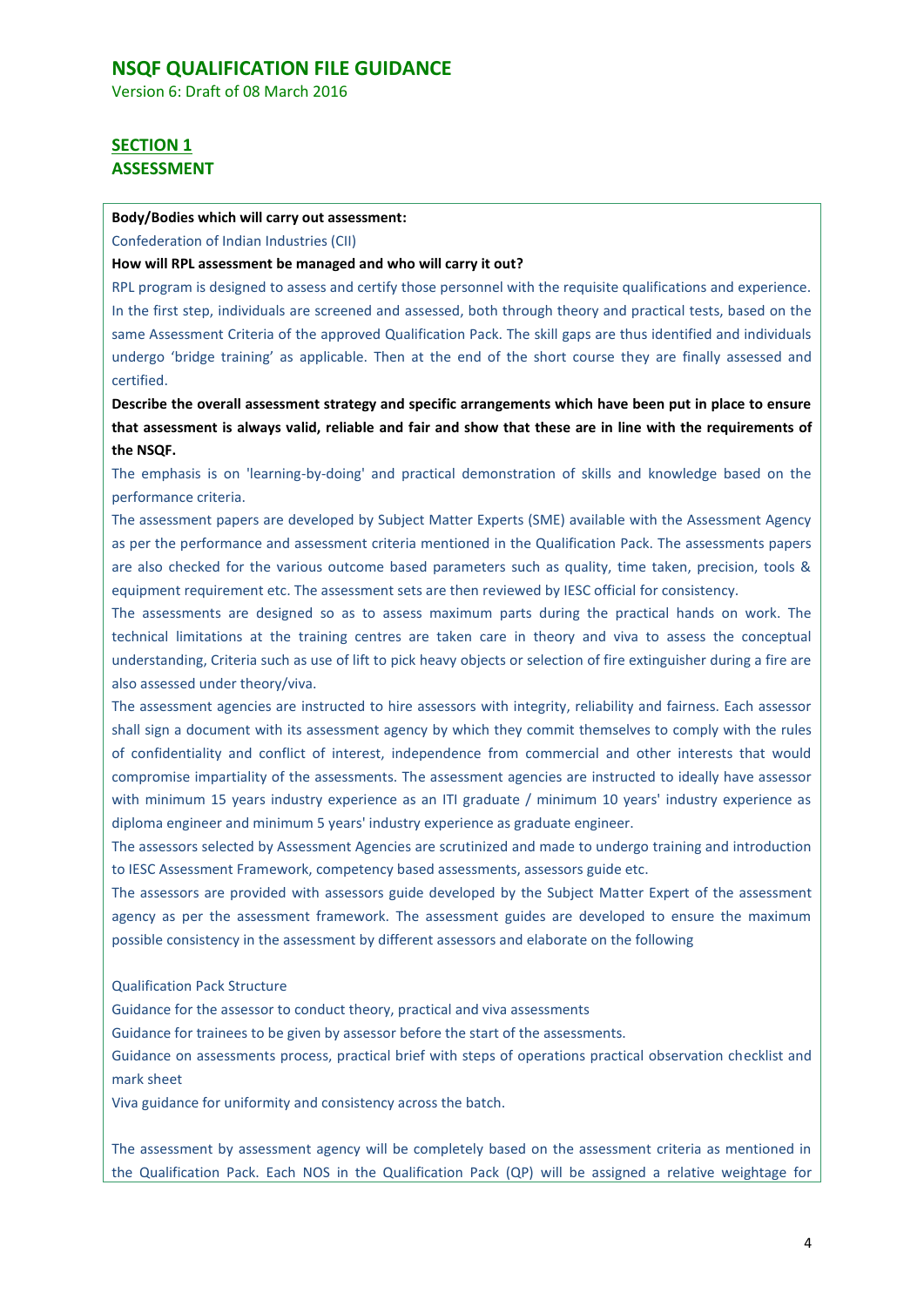Version 6: Draft of 08 March 2016

assessment based on the criticality of the NOS- unique (functional)/ common NOS for job roles at the same levels. Therein each Performance Criteria in the NOS will be assigned marks for or practical based on relative importance, criticality of function and training infrastructure.

The following tools are proposed to be used for final assessment:

Each NOS in the QP will be assigned a relative weightage for assessment based on the functional importance of each. Further each Performance Criteria in the NOS will be assigned marks based on relative functional importance; which is in turn divided into theory and practical assessment. Overall practical constitutes 70% and written 30% of total marks.

Viva/Structured Interview: This tool will be used to assess select conceptual understandings related to practical handling of equipment and procedures with specific tasks at hand; and behavioral aspects of the job role. It will also include questions on tools & equipment; safety and environment

Written Test: This tool will be used to assess general conceptual knowledge / understanding and other aspects of the job role which are either not feasible or difficult to assess practically. The written assessment will comprise of

True / False Statements Multiple Choice Questions Matching Type Questions.

Optical Mark Recognition (OMR)/ Online System for this will be preferred.

#### **ASSESSMENT EVIDENCE**

### **CRITERIA FOR ASSESSMENT OF TRAINEES**

**Job Role** Transit Mixer Operator

**Qualification Pack** IES/Q0118

**Sector Skill Council** Infrastructure Equipment

#### **Guidelines for Assessment**

- 1. Criteria for assessment for each Qualification Pack will be created by the Sector Skill Council. Each Performance Criteria (PC) will be assigned marks proportional to its importance in NOS. SSC will also lay down proportion of marks for Theory and Skills Practical for each PC
- 2. The assessment for the theory part will be based on knowledge bank of questions created by the SSC
- 3. Individual assessment agencies will create unique question papers for theory part for each candidate at each examination/training center (as per assessment criteria below)
- 4. Individual assessment agencies will create unique evaluations for skill practical for every student at each examination/training center based on this criteria
- 5. To pass the Qualification Pack, every trainee should score a minimum of 40% in each NOS and 60% aggregate.
- 6. In case of successfully passing only certain number of NOS's, the trainee is eligible to take subsequent assessment on the balance NOS's to pass the Qualification pack.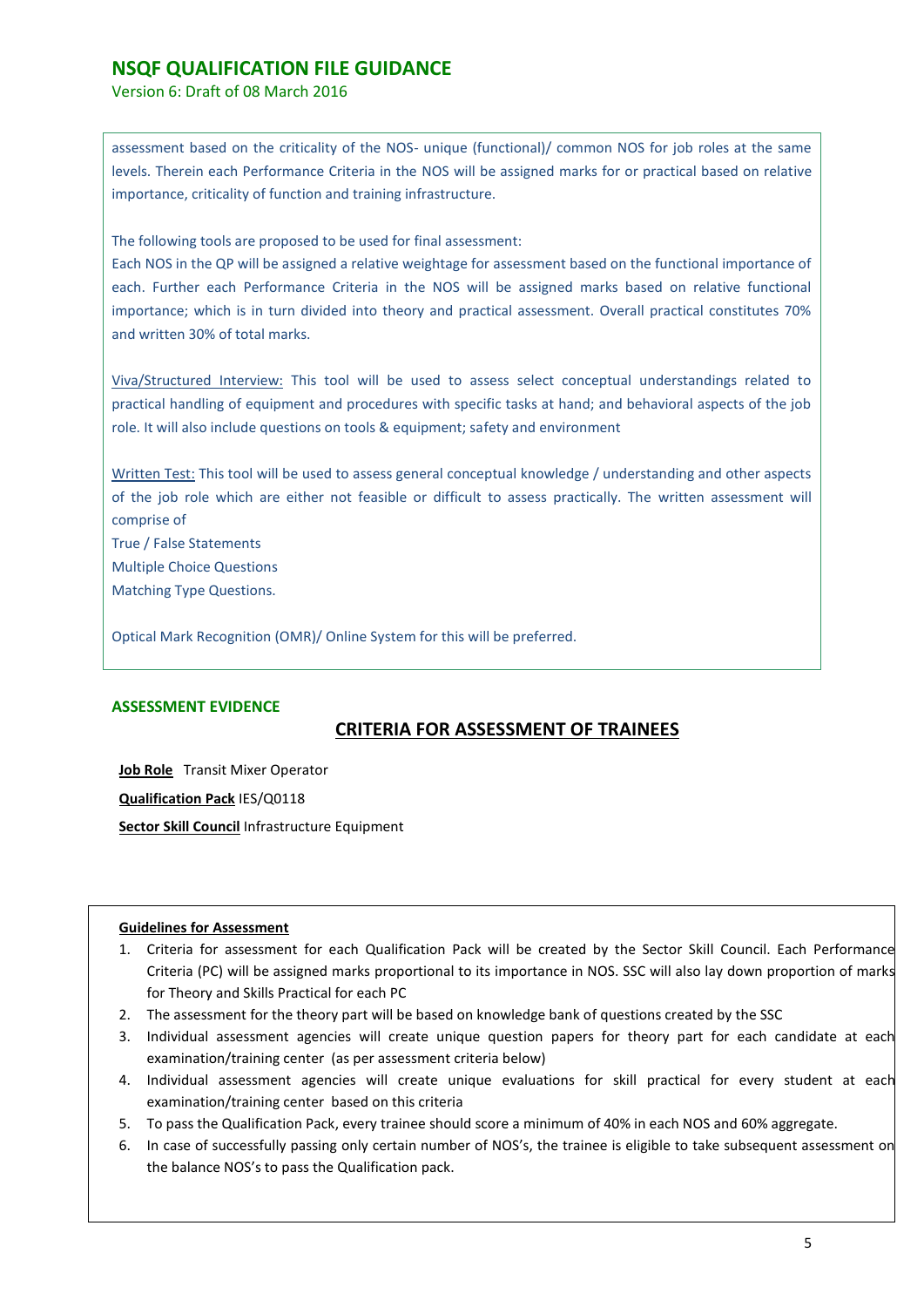|                                                                         |                                                                                                                        |                   | <b>Marks</b><br><b>Allocation</b> |               | <b>Skills</b>    |
|-------------------------------------------------------------------------|------------------------------------------------------------------------------------------------------------------------|-------------------|-----------------------------------|---------------|------------------|
| <b>Assessment Outcomes</b>                                              | <b>Assessment Criteria for the</b><br>outcome                                                                          | <b>Total Mark</b> | Out Of                            | <b>Theory</b> | <b>Practical</b> |
| 1.<br>IES/N0131 Carry out<br>pre-operation checks<br>on a transit mixer | PC1. Visually inspect the<br>body components for<br>cracks and bearing wear                                            |                   | 3                                 | $\mathbf{1}$  | $\overline{2}$   |
|                                                                         | PC2. Check if tyre inflation<br>pressure corresponds to<br>that prescribed norms of<br>the manufacturer                |                   | 2                                 | $\mathbf{1}$  | 1                |
|                                                                         | PC3. Ensure that wheel<br>nuts are firmly tightened as<br>per prescribed norms of<br>the manufacturer                  |                   | $\overline{2}$                    | $\mathbf{1}$  | 1                |
|                                                                         | PC4. Check oil levels of<br>engine transmission,<br>radiator coolant and brake                                         |                   | $\overline{2}$                    | $\mathbf{1}$  | 1                |
|                                                                         | PC5. Check hydraulic oil<br>levels as per the prescribed<br>norms of the manufacturer                                  |                   | 1.5                               | 0.5           | 1                |
|                                                                         | PC6. Check water system<br>for leaks and clean water<br>pump filter per the<br>prescribed norms of the<br>manufacturer | 30                | $\overline{2}$                    | $\mathbf{1}$  | $\mathbf{1}$     |
|                                                                         | PC7. Drain water and<br>sediment from the fuel<br>tank as per operational<br>manual                                    |                   | 2.5                               | 0.5           | 2                |
|                                                                         | PC8. Ensure that the mixer<br>drums are clean and free<br>from concrete                                                |                   | 1                                 | 0.5           | 0.5              |
|                                                                         | PC9. Ensure not to fill the<br>fuel tank while engine is<br>running                                                    |                   | $\mathbf{1}$                      | 0.5           | 0.5              |
|                                                                         | PC10. Check battery<br>electrolyte level as per the<br>prescribed norms of the<br>manufacturer                         |                   | 1.5                               | 0.5           | $\mathbf{1}$     |
|                                                                         | PC11. Check electronic<br>weighing system for any<br>malfunctioning                                                    |                   | $\overline{2}$                    | $\mathbf{1}$  | $\mathbf{1}$     |
|                                                                         | PC12. Apply grease to all<br>grease nipples as per the<br>prescribed norms of the<br>manufacturer                      |                   | 2.5                               | 0.5           | $\overline{2}$   |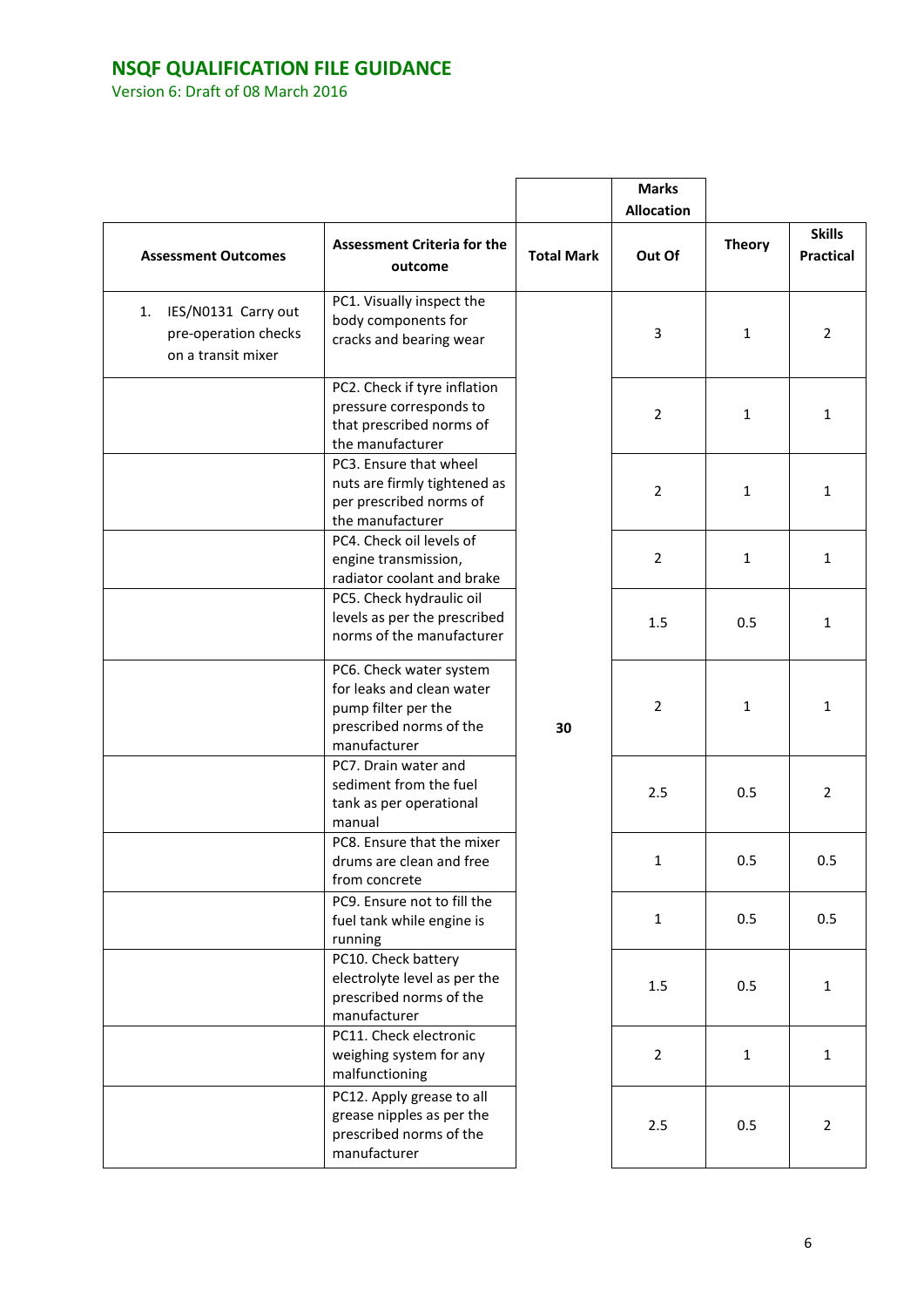|                                            | PC13. Ensure that the area<br>is clear of all personnel and<br>equipment before moving<br>the equipment                                                                         |              | 1.5            | 0.5          | $\mathbf{1}$ |
|--------------------------------------------|---------------------------------------------------------------------------------------------------------------------------------------------------------------------------------|--------------|----------------|--------------|--------------|
|                                            | PC14. Ensure driver's seat,<br>steps and handles are<br>always clean and free from<br>any foreign object or<br>grease trials, oil mud and<br>unfastened objects in the<br>cabin |              | 1.5            | 0.5          | $\mathbf{1}$ |
|                                            | PC15. Ensure proper<br>condition of parking brake,<br>main horn, reverse horn<br>and head light                                                                                 |              | 1              | 0            | $\mathbf{1}$ |
|                                            | PC16. Check all protection<br>and safety for appropriate<br>position for operation                                                                                              |              | $\mathbf{1}$   | 0            | $\mathbf{1}$ |
|                                            | PC17. Maintain a<br>checking/maintenance<br>logbook to record all<br>activities performed before<br>starting the machine                                                        |              | 1              | $\mathbf 0$  | 1            |
|                                            | PC18. Report defects<br>precisely to the supervisor<br>if beyond scope of the role                                                                                              |              | 1              | $\mathbf 0$  | $\mathbf{1}$ |
|                                            |                                                                                                                                                                                 | <b>Total</b> | 30             | 10           | 20           |
|                                            |                                                                                                                                                                                 |              |                |              |              |
| IES/N0132 Operate a<br>2.<br>transit mixer | PC1. Plan and organize the<br>job according to<br>instructions from the<br>supervisor                                                                                           |              | $\overline{2}$ | $\mathbf{1}$ | $\mathbf{1}$ |
|                                            | PC2. Inspect the worksite<br>to identify and loose soil<br>hidden deep trenches or<br>marshy patches where a<br>mixer could get stuck                                           |              | 1.5            | $\mathbf{1}$ | 0.5          |
|                                            | PC3. Fill water tanks ready<br>for daily use as per<br>organizational standards                                                                                                 |              | $\mathbf{1}$   | 0.5          | 0.5          |
|                                            | PC4. Carry out all peruse<br>and running checks as per<br>organizational standards                                                                                              | 35           | $\overline{2}$ | $\mathbf{1}$ | $\mathbf{1}$ |
|                                            | PC5. Wear seat belt and<br>adjust seat position to<br>one's comfort                                                                                                             |              | $\mathbf{1}$   | 0.5          | 0.5          |
|                                            | PC6. Start the engine using<br>the starting key                                                                                                                                 |              | 0.5            | 0            | 0.5          |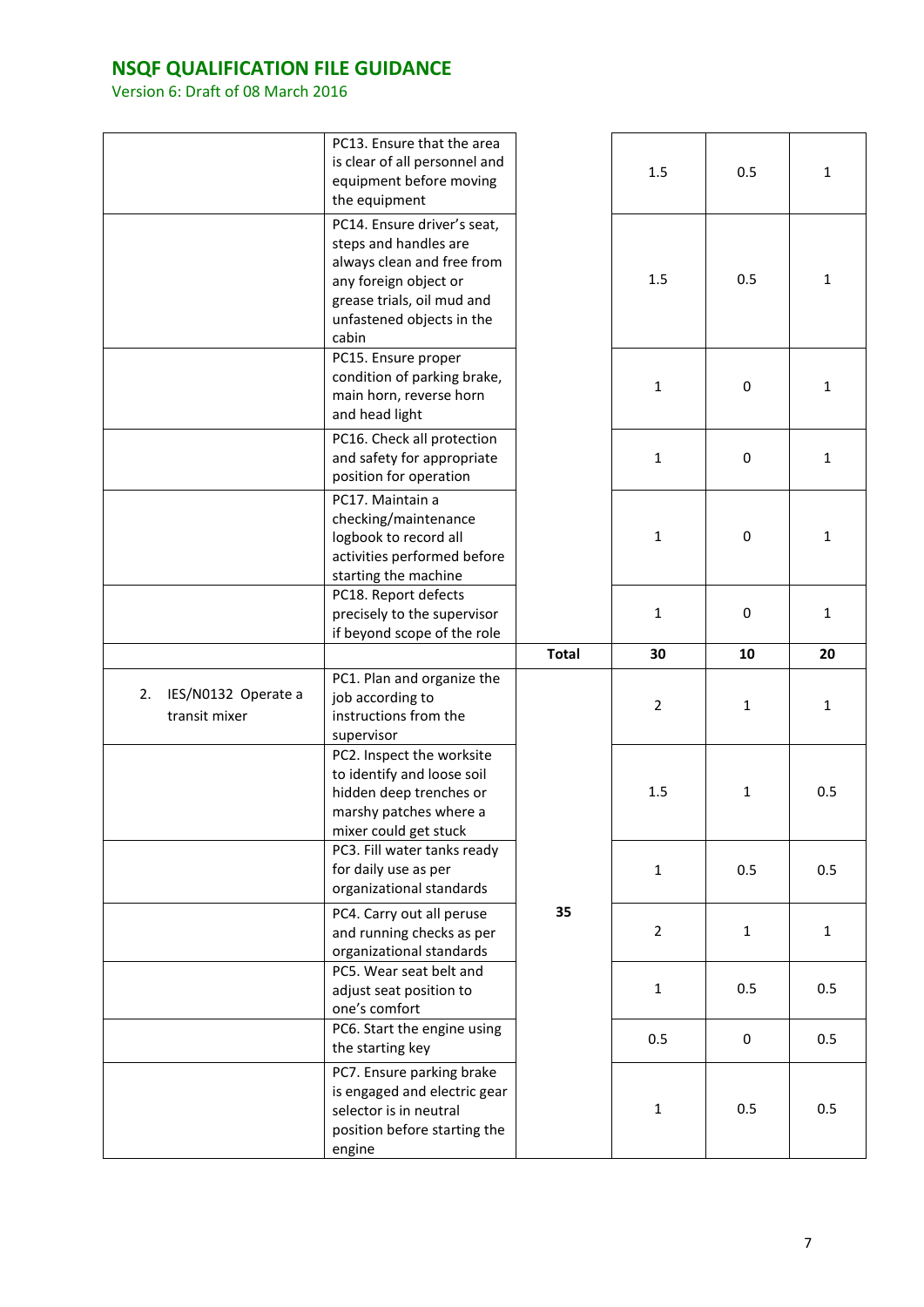|           | PC8. Select appropriate<br>type of steering mechanism<br>as per the situational                                                         |              | 1.5            | 0.5          | $\mathbf{1}$   |
|-----------|-----------------------------------------------------------------------------------------------------------------------------------------|--------------|----------------|--------------|----------------|
|           | requirements<br>PC9. Load correct<br>proportions of aggregates,<br>cement, water and<br>admixtures as per the                           |              | 3              | 1            | $\overline{2}$ |
|           | production requirements<br>PC10. Ensure mixer load<br>and operating speed is<br>within specified limits as<br>per the manufacturer's    |              | 3              | $\mathbf{1}$ | $\overline{2}$ |
|           | PC11. Adjust the direction<br>of drum rotation for mixing<br>as per the requirement                                                     |              | 2.5            | 0.5          | $\overline{2}$ |
| position  | PC12. Adjust the concrete<br>chute to the discharge                                                                                     |              | $\overline{2}$ | 0            | $\overline{2}$ |
| the site  | PC13. Discharge concrete<br>to the desired location at                                                                                  |              | $\overline{2}$ | 0            | $\overline{2}$ |
|           | PC14. Use the emergency<br>stop button to disable all<br>power to the transit mixer<br>in case of a crisis as per<br>operational manual |              | $\overline{2}$ | 1            | 1              |
|           | PC15. Turn off ignition after<br>finishing operations as per<br>the instructions given in<br>the instructional manual                   |              | $\mathbf 1$    | 0.5          | 0.5            |
|           | PC16. Ensure gear is in<br>neutral position post usage                                                                                  |              | $\mathbf{1}$   | 0.5          | 0.5            |
|           | PC17. Ensure bucket drum<br>and concrete-skid are<br>cleaned as per the<br>manufacturer's<br>instructional manual                       |              | 2.5            | 0.5          | $\overline{2}$ |
| after use | PC18. Remove attachments                                                                                                                |              | $\mathbf{1}$   | 0.5          | 0.5            |
|           | PC19. Ensure that the<br>machine is secured when<br>left unattended                                                                     |              | 1.5            | 0.5          | $\mathbf{1}$   |
| performed | PC20. Maintain a<br>production logbook to<br>record all activities                                                                      |              | 1.5            | 0.5          | $\mathbf{1}$   |
|           | PC21. Report defects<br>precisely to the supervisor<br>if beyond scope of the role                                                      |              | 1.5            | 0.5          | $\mathbf{1}$   |
|           |                                                                                                                                         | <b>Total</b> | 35             | 12           | 23             |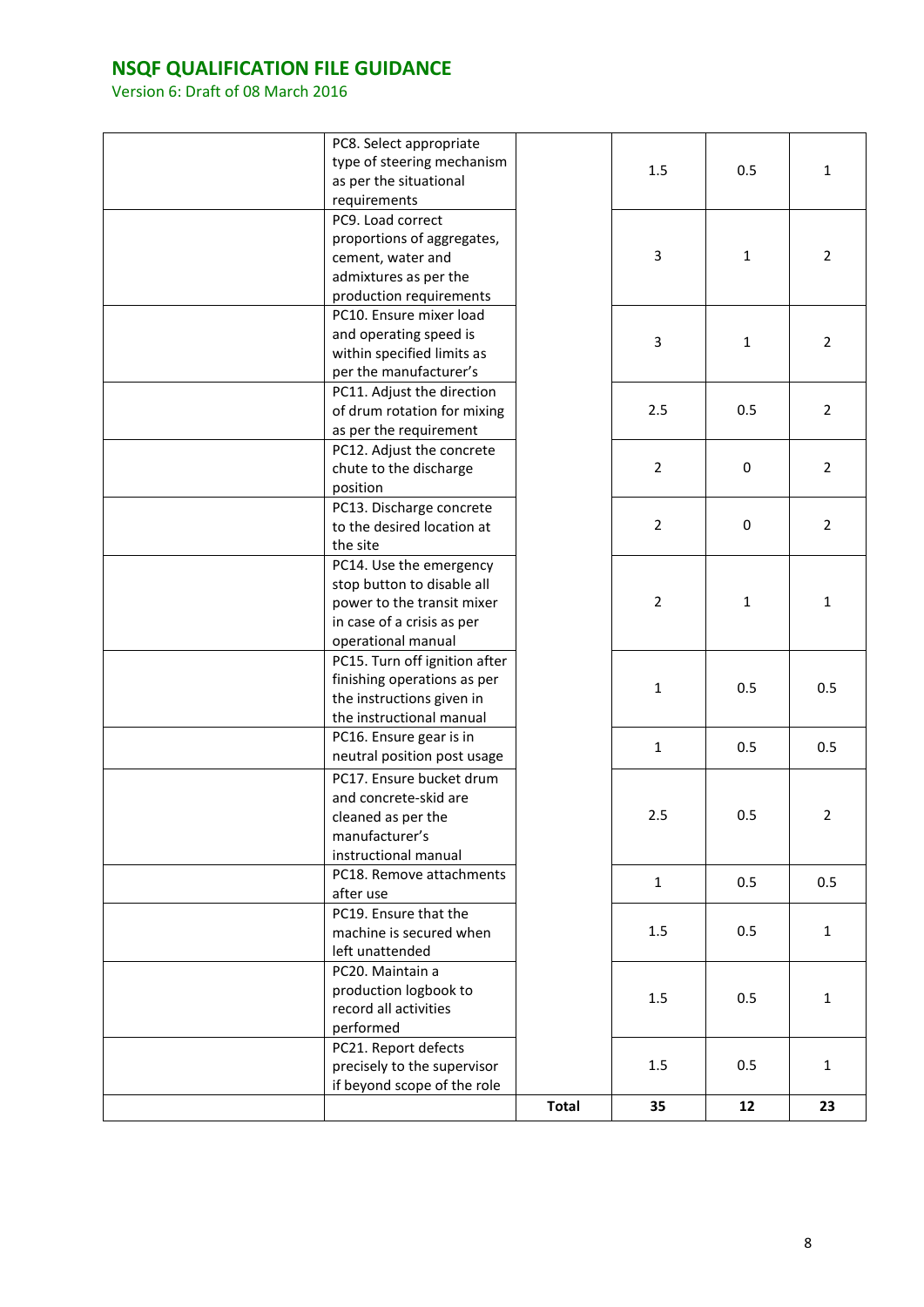| 3.<br>IES/N0133 Perform<br>routine maintenance<br>and troubleshooting of<br>a transit mixer | PC1. Assess the right<br>service schedule by<br>tracking machine operating<br>hours                                                                                                       |    |              | $\mathbf{1}$ | 0.5          | 0.5 |
|---------------------------------------------------------------------------------------------|-------------------------------------------------------------------------------------------------------------------------------------------------------------------------------------------|----|--------------|--------------|--------------|-----|
|                                                                                             | PC2. Read and observe all<br>plates and instructions<br>concerning safety that are<br>attached onto the vehicle                                                                           |    |              | $\mathbf{1}$ | 0.5          | 0.5 |
|                                                                                             | PC3. Clean footplates,<br>pedals and steps free from<br>mud, dirt, ice and snow at<br>regular intervals                                                                                   |    | 0.5          | 0            | 0.5          |     |
|                                                                                             | PC4. Check and maintain<br>the tire rims, air pressure,<br>wheel nuts and treads as<br>per manufacturer's<br>indicators                                                                   |    | 1            | 0.5          | 0.5          |     |
|                                                                                             | PC5. Replenish coolants,<br>lubricants and fluids<br>everyday as per<br>instructions from the<br>manufacturer                                                                             |    | 1.5          | 0.5          | $\mathbf{1}$ |     |
|                                                                                             | PC6. Grease all greasing<br>pins and pivot points<br>everyday as per<br>instructions from the<br>manufacturer                                                                             | 20 | 1            | 0.5          | 0.5          |     |
|                                                                                             | PC7. Clean and adjust<br>windows mirrors, lights and<br>reflectors daily as per the<br>requirement                                                                                        |    | 0.5          | 0            | 0.5          |     |
|                                                                                             | PC8. Check battery levels<br>and condition of the<br>terminals                                                                                                                            |    | 1            | 0.5          | 0.5          |     |
|                                                                                             | PC9. Adjust alternator belt<br>tension and feed pump<br>while engine is off                                                                                                               |    | 1            | 0            | 1            |     |
|                                                                                             | PC10. Keep the tools in the<br>appropriate place after use                                                                                                                                |    | 1.5          | 0.5          | $\mathbf{1}$ |     |
|                                                                                             | PC11. Ensure the machine<br>is on firm and level ground<br>before attempting to carry<br>out any maintenance; track<br>machine operating hours to<br>assess the right service<br>schedule |    | $\mathbf{1}$ | 0.5          | 0.5          |     |
|                                                                                             | PC12. Turn off the main<br>power from panel<br>completely before carrying<br>out maintenance work                                                                                         |    | $\mathbf{1}$ | 0.5          | 0.5          |     |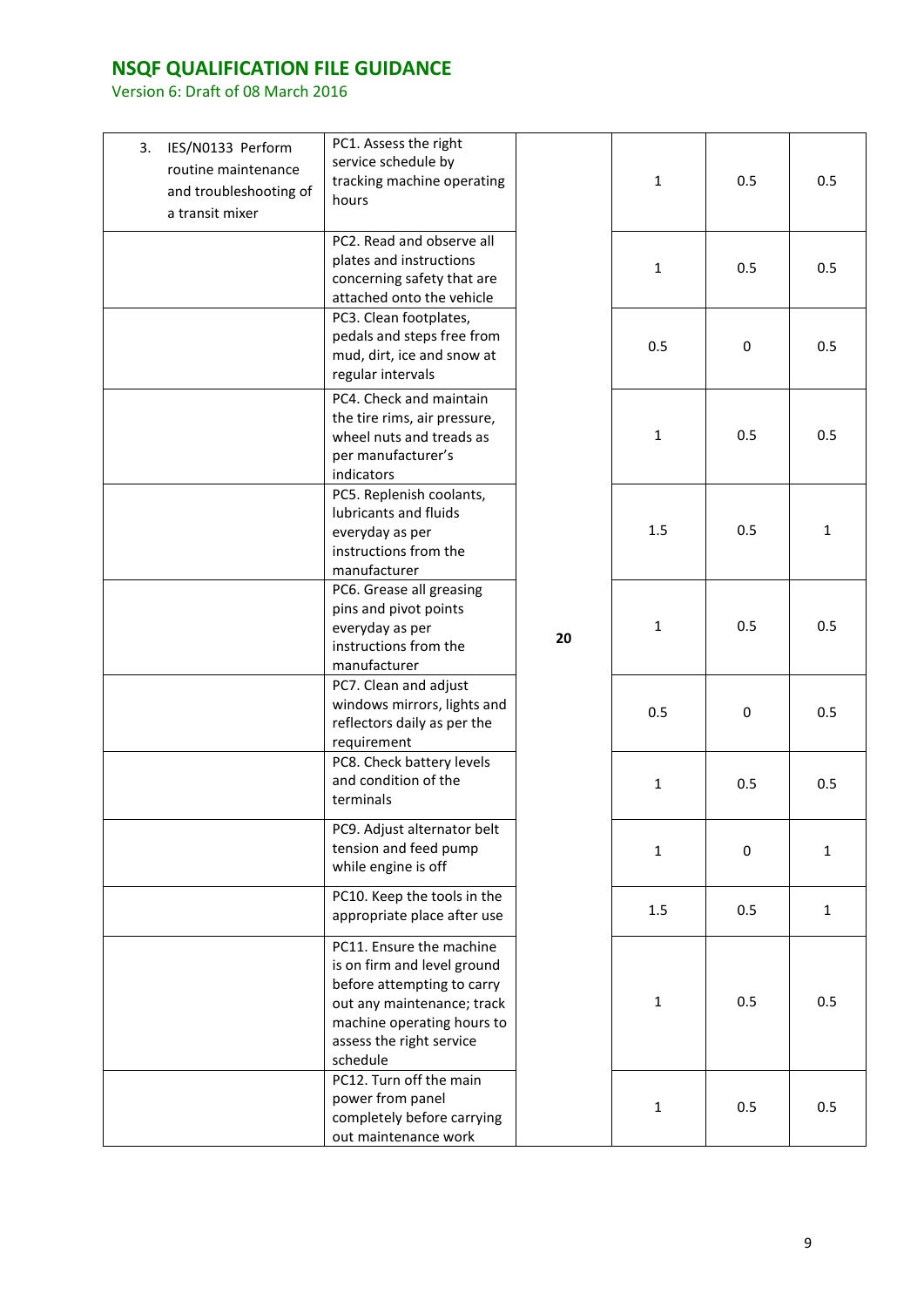|                                                                         | PC13. Ensure that bucket<br>arm is lowered before any<br>maintenance operations                                                                                         |              | $\mathbf{1}$ | 0.5 | 0.5          |
|-------------------------------------------------------------------------|-------------------------------------------------------------------------------------------------------------------------------------------------------------------------|--------------|--------------|-----|--------------|
|                                                                         | PC14. Lubricate fifth wheel<br>and pinion with grease or<br>equivalent lubrication using<br>a hard bristle brush                                                        |              | 1            | 0.5 | 0.5          |
|                                                                         | PC15. Complete timely and<br>legibly daily/weekly<br>maintenance sheets as<br>provided by the company                                                                   |              | 0.5          | 0   | 0.5          |
|                                                                         | PC16. Ensure that no<br>maintenance task on the<br>engine is performed when<br>running or still hot                                                                     |              | 1            | 0.5 | 0.5          |
|                                                                         | PC17. Use appropriate<br>tools are used while<br>troubleshooting                                                                                                        |              | $\mathbf{1}$ | 0.5 | 0.5          |
|                                                                         | PC18. Diagnose the<br>problem                                                                                                                                           |              | 0.5          | 0   | 0.5          |
|                                                                         | PC19. Handle and dispose<br>waste based on<br>environmental guidelines<br>at the work place                                                                             |              | 1.5          | 0.5 | $\mathbf{1}$ |
|                                                                         | PC20. Follow reporting<br>procedures as laid down by<br>the employer                                                                                                    |              | 0.5          | 0   | 0.5          |
|                                                                         | PC21. Complete all<br>documentation in the<br>prescribed standards in a<br>timely manner                                                                                |              | 0.5          | 0   | 0.5          |
|                                                                         | PC22. Report defects<br>precisely to the supervisor<br>if beyond scope of his role                                                                                      |              | 0.5          | 0   | 0.5          |
|                                                                         |                                                                                                                                                                         | <b>Total</b> | 20           | 7   | 13           |
| IES/N7601 Comply<br>4.<br>with worksite health<br>and safety guidelines | PC1. Comply with safety,<br>health, security and<br>environment related<br>regulations/ guidelines at<br>the work site                                                  |              | 1.5          | 0.5 | $\mathbf{1}$ |
|                                                                         | PC2. Use Personal<br>Protective Equipment (PPE)<br>and other safety gear as<br>applicable to the<br>equipment and the<br>worksite                                       | 15           | 1.5          | 0.5 | $\mathbf{1}$ |
|                                                                         | PC3. Follow safety<br>measures during<br>operations to ensure that<br>the health and safety of<br>self or others (including<br>members of the public) is<br>not at risk |              | 1.5          | 0.5 | $\mathbf{1}$ |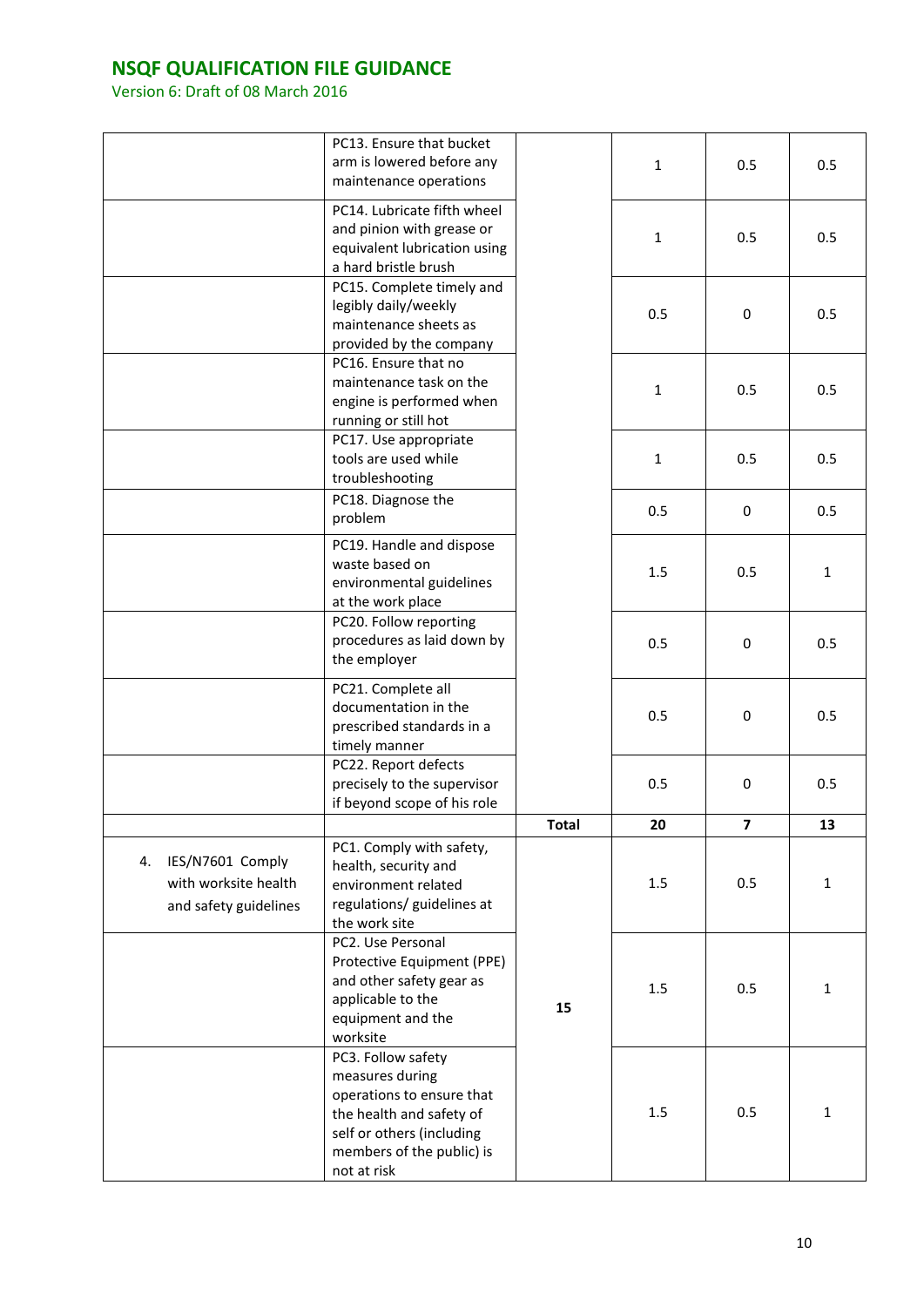|                                                 | PC4. Carry out operations<br>as per the manufacturer's<br>and worksite related health<br>and safety guidelines                                                          |              | 1.5            | 0.5          | 1              |
|-------------------------------------------------|-------------------------------------------------------------------------------------------------------------------------------------------------------------------------|--------------|----------------|--------------|----------------|
|                                                 | PC5. Handle the transport,<br>storage and disposal of<br>hazardous materials and<br>waste in compliance with<br>worksite health, safety and<br>environmental guidelines |              | $\overline{2}$ | $\mathbf{1}$ | 1              |
| as applicable                                   | PC6. Operate various<br>grades of fire extinguishers,                                                                                                                   |              | 2.5            | 0.5          | $\overline{2}$ |
| PC7. Support in<br>team members, as<br>accident | administering basic first aid<br>and report to concerned<br>required, in case of an                                                                                     |              | 1.5            | 0.5          | $\mathbf{1}$   |
| and responsibility                              | PC8. Respond promptly and<br>appropriately to an<br>accident/ incident or<br>emergency situation,<br>within limits of your role                                         |              | 1.5            | 0.5          | $\mathbf{1}$   |
| details related to                              | PC9. Record and report<br>operations, incidents or<br>accidents, as applicable                                                                                          |              | 1.5            | 0.5          | $\mathbf{1}$   |
|                                                 |                                                                                                                                                                         | <b>Total</b> | 15             | 5            | 10             |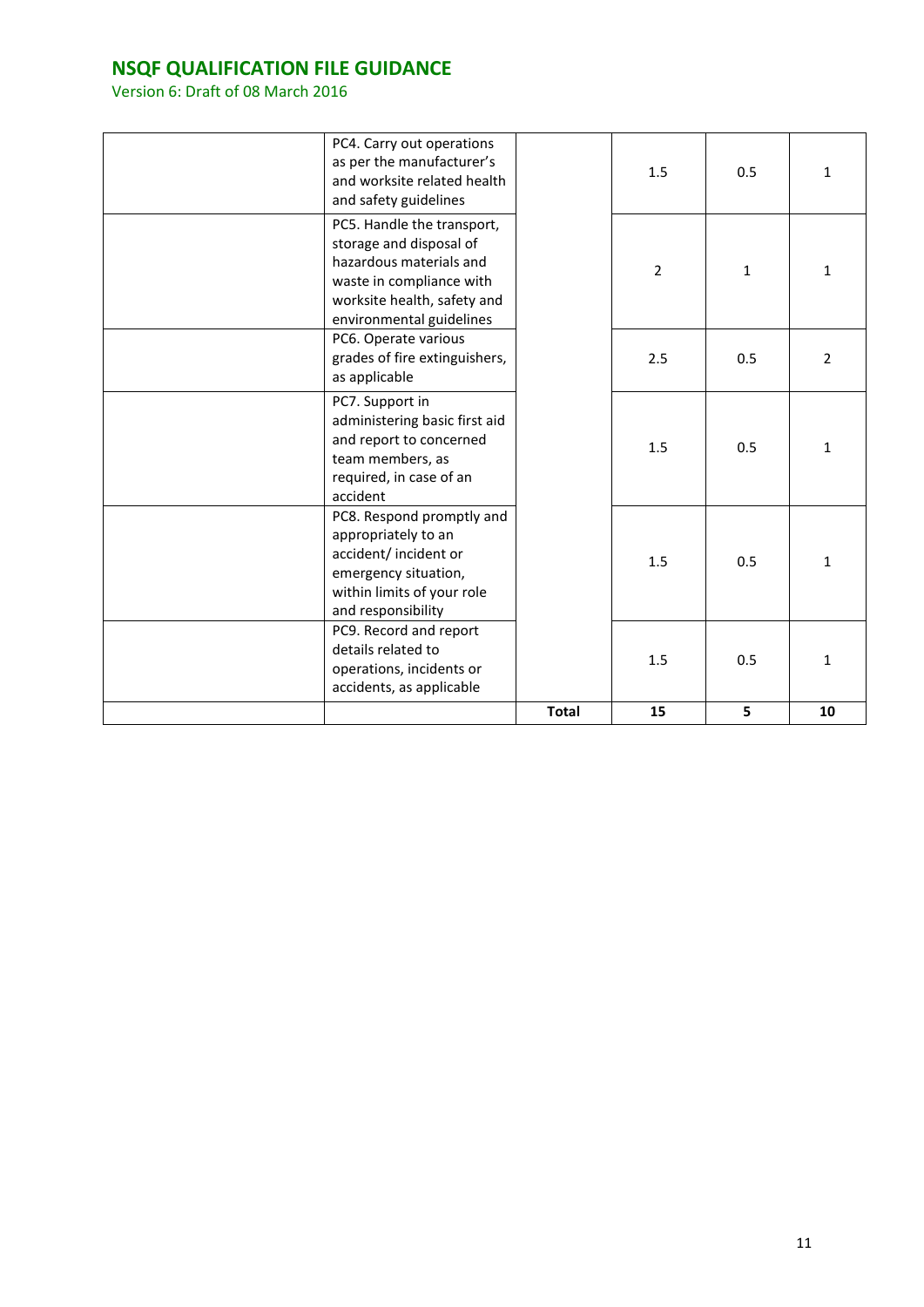Version 6: Draft of 08 March 2016

### **SECTION 2 EVIDENCE OF LEVEL**

| Title/Name of qualification/component: Transit Mixer Operator<br>Level: 4 |                                                                                                                                                                                                                                                                                                                                                                                                                                                                             |                                                                                                                                                                                                                                                                                                                                             |                   |
|---------------------------------------------------------------------------|-----------------------------------------------------------------------------------------------------------------------------------------------------------------------------------------------------------------------------------------------------------------------------------------------------------------------------------------------------------------------------------------------------------------------------------------------------------------------------|---------------------------------------------------------------------------------------------------------------------------------------------------------------------------------------------------------------------------------------------------------------------------------------------------------------------------------------------|-------------------|
| <b>NSQF Domain</b>                                                        | Key requirements of the job role                                                                                                                                                                                                                                                                                                                                                                                                                                            | How the job role relates to the NSQF level descriptors                                                                                                                                                                                                                                                                                      | <b>NSQF Level</b> |
| Process                                                                   | Transit Mixer Operator is expected to conduct pre-operation<br>checks on Transit Mixer, select the appropriate attachment<br>for the job, drives the transit mixer as per the job and do<br>basic maintenance                                                                                                                                                                                                                                                               | The activities identified are the familiar and routine activities<br>for him as these activities are independent of job and worksite<br>he is deployed on. E.g. pre-operational checks, driving, loading<br>and unloading. Considering the outcomes the job roles is<br>pegged at level 04                                                  | 4                 |
| Professional<br>knowledge                                                 | Operator is expected to have knowledge of the functioning<br>and operation of Transit Mixer. Feature/specifications of the<br>various attachment used and knowledge of transit mixer<br><b>checklist</b><br>components,<br>pre-operation<br>routine<br>and<br>maintenance                                                                                                                                                                                                   | Considering the in-depth professional and factual knowledge,<br>which a transit mixer operator has for mixing operation and<br>maintenance such as grade of materials, components of transit,<br>mixer, basic repairs, etc., this QP is pegged at Level 4.                                                                                  | 4                 |
| <b>Professional skill</b>                                                 | Transit Mixer Operator <i>identifies the appropriate</i><br>attachment for various job like feeding, drum mixing,<br>discharging, material flow, etc. He checks the Transit Mixer<br>for operation readiness using pre-operation checklist and<br>conducts the routine maintenance covering lubrication, oil<br>levels, coolant, air filters, motors, tyre, body structure,<br>checks and keep the records as per the operations manual &<br>standard operating procedures. | He is <b>practically engaged</b> in the transit mixing operation and<br>maintenance. The major skills required are driving, inspection,<br>planning, etc. Therefore the QP is set at level 4.                                                                                                                                               | 4                 |
| Core skill                                                                | Operator is expected to read and understand the various<br>instrument panel, fluid levels and other indicators for pre-<br>operation checks and routine maintenance. He has to use<br>appropriate driving speed and follow road safety rules.                                                                                                                                                                                                                               | Operator has to continuously give and receive instructions and<br>guidance from co-workers on-site for starting and stopping the<br>transit mixer hence they are expected to be good in<br>communication skills.<br>Jobholder is expected to conduct themselves in ways, which<br>show a basic understanding of the social and professional | 4                 |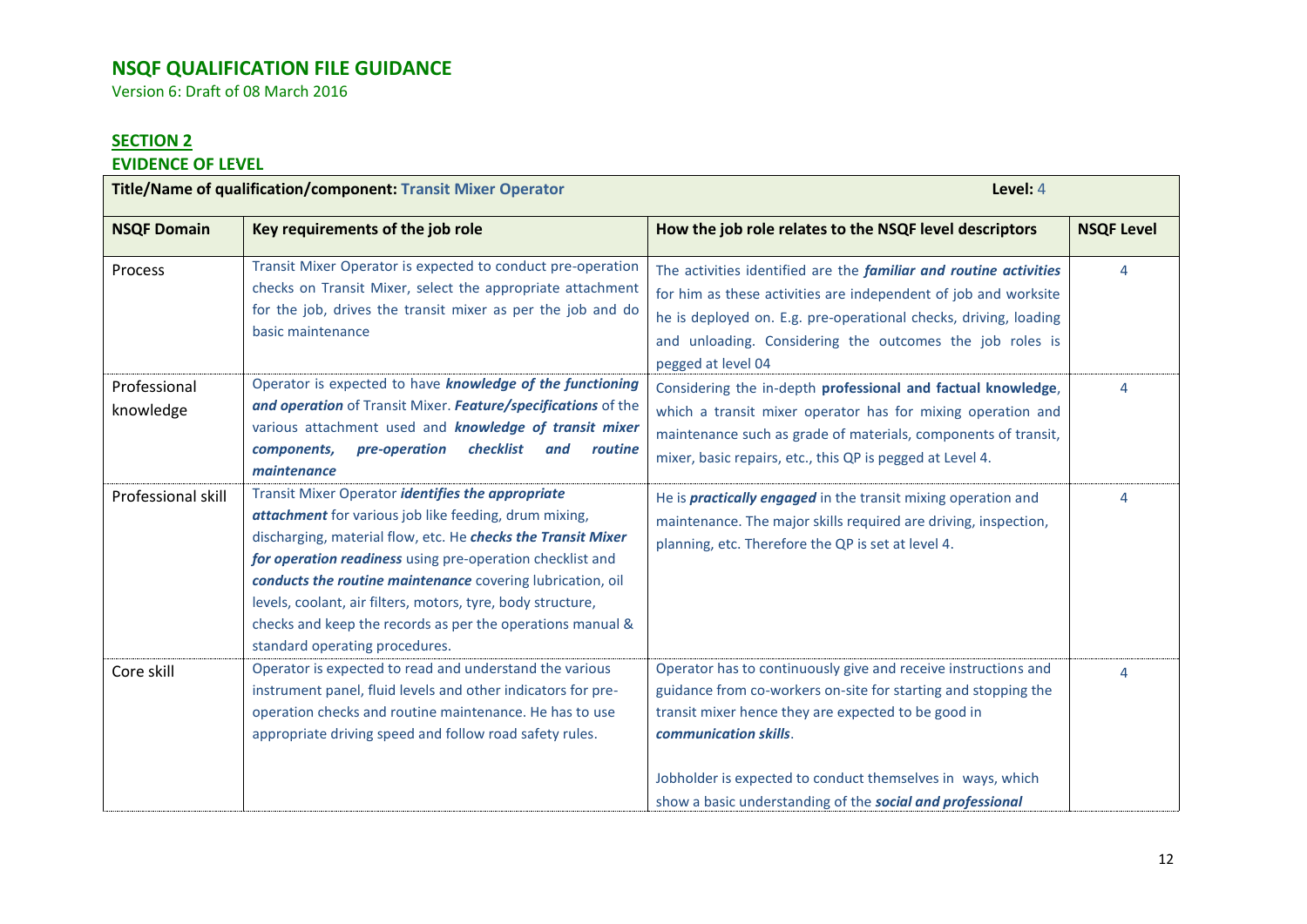|                    | <b>Title/Name of qualification/component: Transit Mixer Operator</b>                                                                                                                                                                                                                                                                                                                                                                                                                                                                                     | Level: 4                                                                                                                                                                                                                                                                                                                    |                   |
|--------------------|----------------------------------------------------------------------------------------------------------------------------------------------------------------------------------------------------------------------------------------------------------------------------------------------------------------------------------------------------------------------------------------------------------------------------------------------------------------------------------------------------------------------------------------------------------|-----------------------------------------------------------------------------------------------------------------------------------------------------------------------------------------------------------------------------------------------------------------------------------------------------------------------------|-------------------|
| <b>NSQF Domain</b> | Key requirements of the job role                                                                                                                                                                                                                                                                                                                                                                                                                                                                                                                         | How the job role relates to the NSQF level descriptors                                                                                                                                                                                                                                                                      | <b>NSQF Level</b> |
|                    |                                                                                                                                                                                                                                                                                                                                                                                                                                                                                                                                                          | environment of working at construction, mining or other sites                                                                                                                                                                                                                                                               |                   |
| Responsibility     | The jobholder is responsible to:<br>Conduct pre-operation checks<br>Operate and drive transit mixer<br>Conduct routine maintenance<br>Comply with worksite health and safety<br>For each work site there can be variations in usage and<br>operation of the Transit Mixer. So the jobholder based on his<br>own learning and experience, identify appropriate<br>attachment and operation process to maximize the<br>productivity efficiently. He is continuously engaged in the<br>self-learning process and he has the responsibility for own<br>work. | Jobholder is majorly responsible for his own job and self-<br>learning process which justifies the pegging of the QP at level 4<br>and not directly responsible for learning of others (which is a<br>requirement for Level 5). In his routine activity he is free from<br>supervision (which is a requirement of level 3). |                   |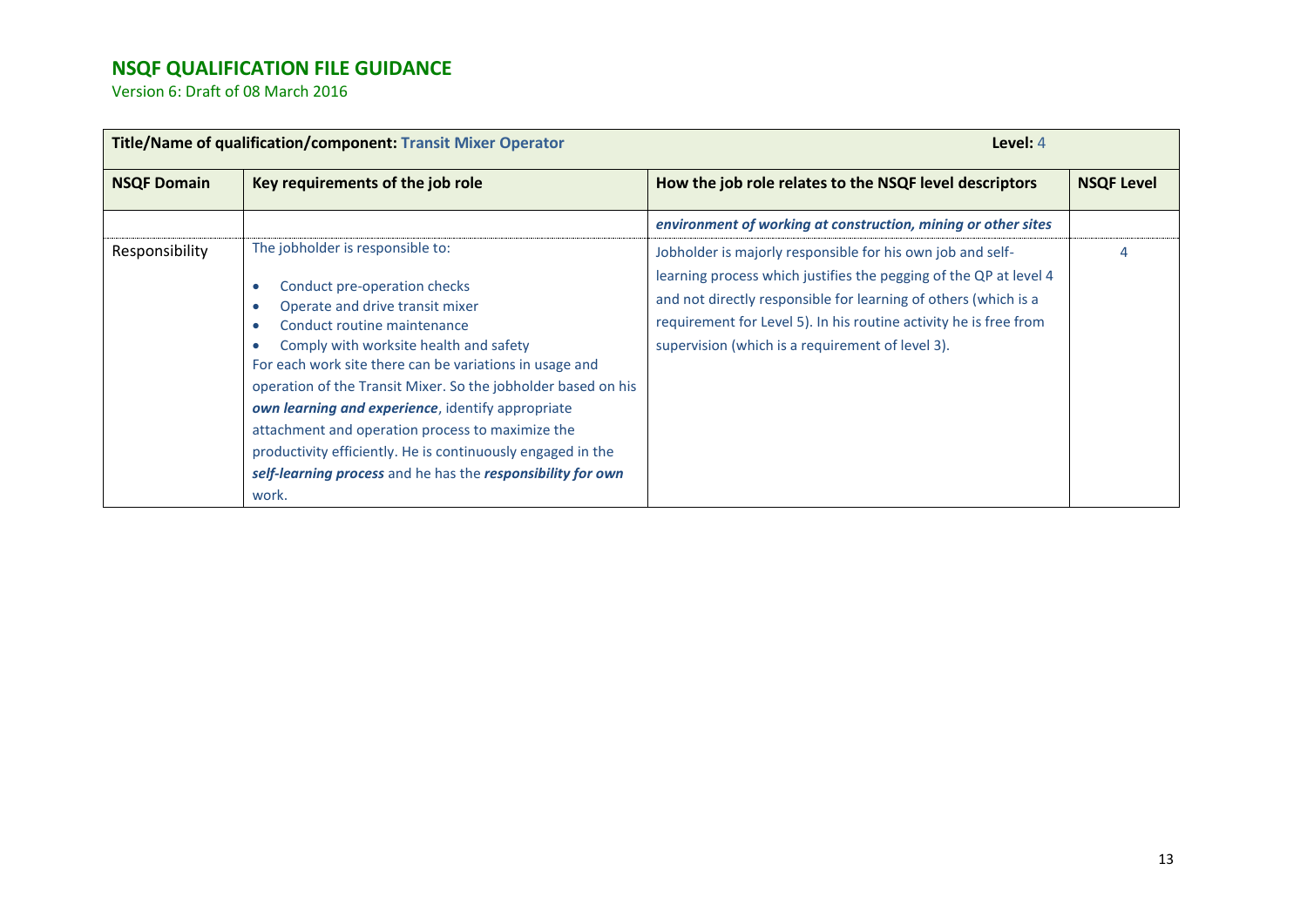Version 6: Draft of 08 March 2016

### **SECTION 3 EVIDENCE OF NEED**

#### **What evidence is there that the qualification is needed?**

The job roles have been formulated based on 'occupational mapping and functional analysis' involving manufacturers and customers/ end users of the infrastructure equipment sector products. Further these have been validated by all segments of the industry i.e. small, medium and large customers. The methodology / questionnaire and certificates in support for all have been enclosed.

**What is the estimated uptake of this qualification and what is the basis of this estimate?**

The Occupational Analysis Report in support of these job roles has taken into account the industry growth and expected demand over the coming years. These statistics and other details have been covered in depth under the relevant sections of the same.

**What steps were taken to ensure that the qualification(s) does (do) not duplicate already existing or planned qualifications in the NSQF?**

- **•** NSDC list of Approved and Under-Development QPs was checked prior to commissioning the work
- **•** Consultations with Skill Councils for Construction and Mining Sector
- **•** NSDC QRC team also confirmed the same

**What arrangements are in place to monitor and review the qualification(s)? What data will be used and at what point will the qualification(s) be revised or updated?**

- **•** Employer feedback will be sought post-placement
- **•** A formal review is scheduled in two years time

Please attach any documents giving further information about any of the topics above.

Give the titles and other relevant details of the document(s) here. Include page references showing where to find the relevant information.

Annexure 5: Section 3 and 4.1 of Occupational Analysis Annexure 7: NSDC QRC observation and feedback sheet